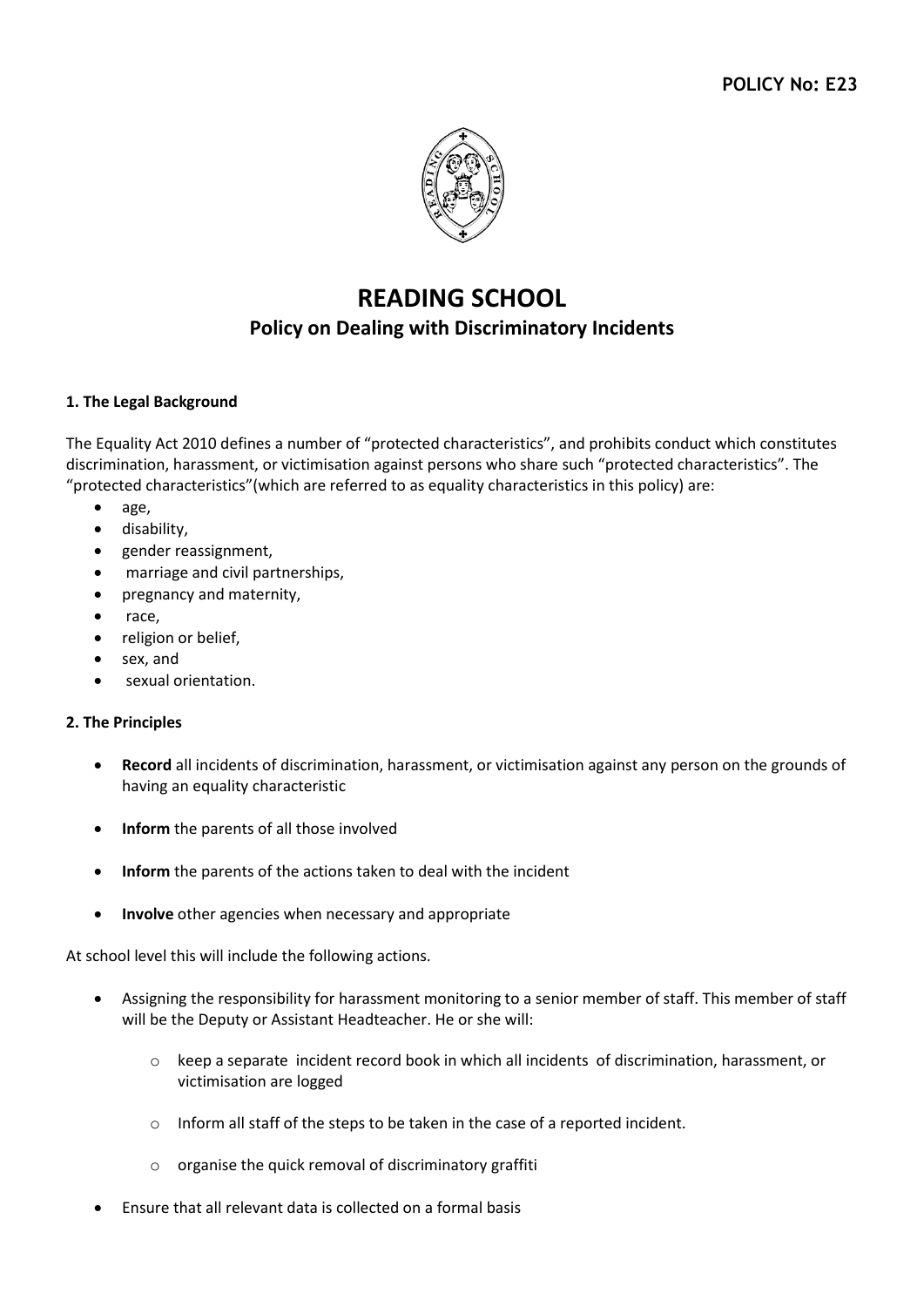- Assign a member of the Governing Body to take overall responsibility for monitoring discriminatory incidents policy and procedure.
- The School will inform the Police of any criminal discriminatory activity such as physical assault, damage to property and distributing discriminatory literature.

#### 3. **How to record and report a discriminatory incident**

The School will adopt a flexible approach, whilst recording, reporting and monitoring discriminatory incidents.

The following form will be used to record all alleged discriminatory incidents. This form initiates the investigation process.

If the allegation is unfounded, the form is filed away

This form is for internal use only and must stay in the school

Approved by: EXPC Committee, 29 November 2021 To be reviewed: November 2023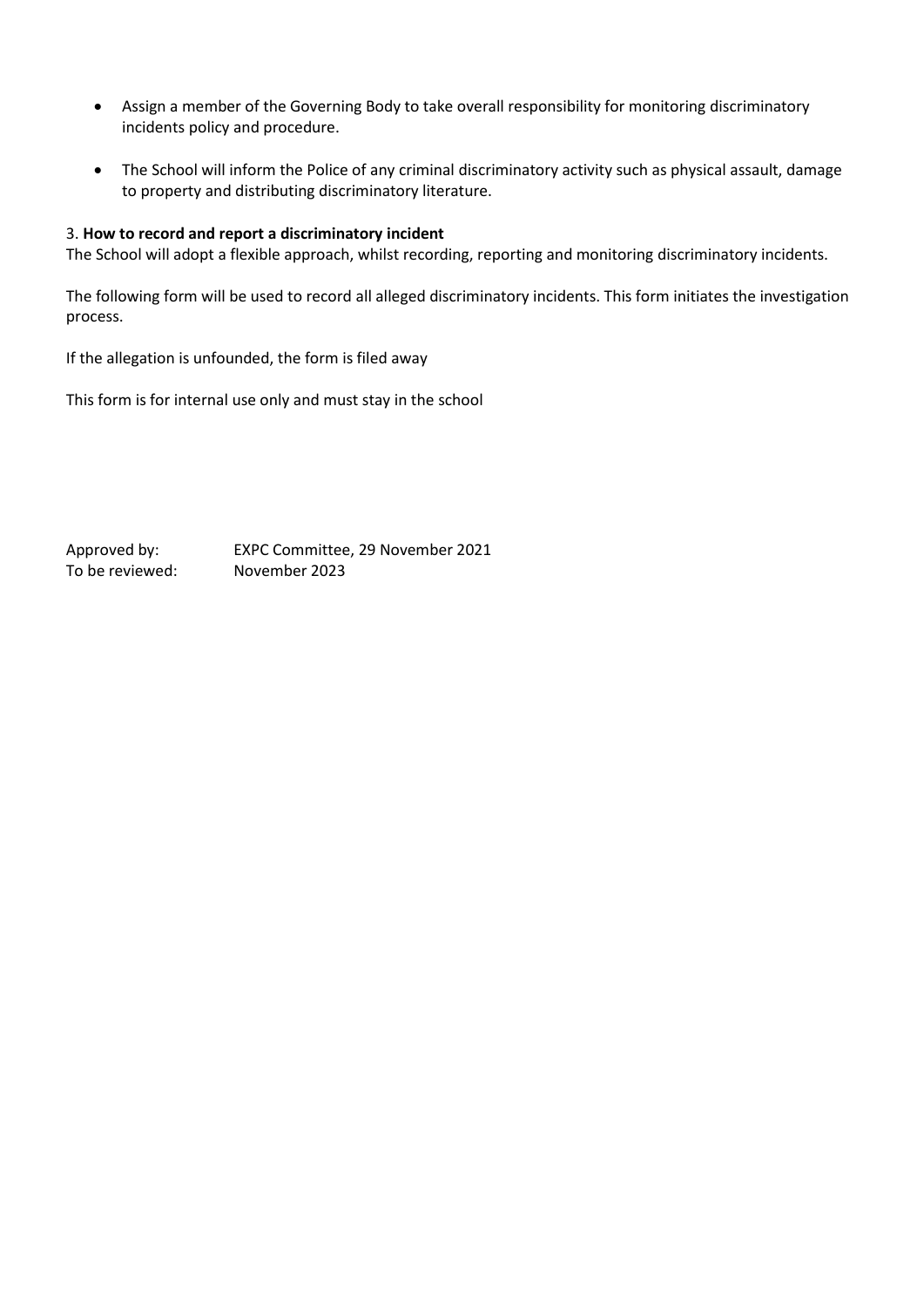**Discriminatory Incident Recording Form (Confidential and for School use only)**

**Time of Incident: .........................**

**Date of Incident: .......................... Date recorded: .........................................**

#### **Type of Incident: (please tick)**

| Derogatory name calling, insults<br>and 'jokes'                                                                                  | Verbal abuse and threats,<br>abusive and obscene phone calls             | Abusive gestures                         |
|----------------------------------------------------------------------------------------------------------------------------------|--------------------------------------------------------------------------|------------------------------------------|
| Offensive letters, abusive or<br>obscene texts and internet based<br>messages                                                    | Graffiti                                                                 | Comments in the course of<br>discussions |
| Refusal to co-operate with<br>people because of their equality<br>characteristic                                                 | Ridicule of an individual's<br>equality characteristics or<br>difference | Offensive literature or media            |
| Incitement of others to behave in<br>a hateful way or attempts to<br>recruit other students into<br>discriminatory organisations | Threat of attack                                                         | Physical assault                         |
| Damage caused to a person's<br>property                                                                                          | Policy of procedure that<br>discriminates                                | Harassment, bullying or<br>victimisation |
| Other (Please specify):                                                                                                          |                                                                          |                                          |

### **Location of Incident: (please tick)**

| Classroom          | Other area in school, for example: |  |
|--------------------|------------------------------------|--|
| Playground         | Refectory                          |  |
| Outside the school | Corridor                           |  |
|                    | Common Room                        |  |

1. Alleged Perpetrator: ............................................ Age:......... M / F

Ethnic Group\*: ...........................................................................

Other equality characteristic (if any) .........................................

Pupil/Parent/Staff/Governor/Visitor (circle as applicable)

2. Alleged Perpetrator: ............................................ Age:......... M / F

Ethnic Group\*: ...........................................................

Other equality characteristic (if any) .........................................

Pupil/Parent/Staff/Governor/Visitor (circle as applicable)

\* See appendix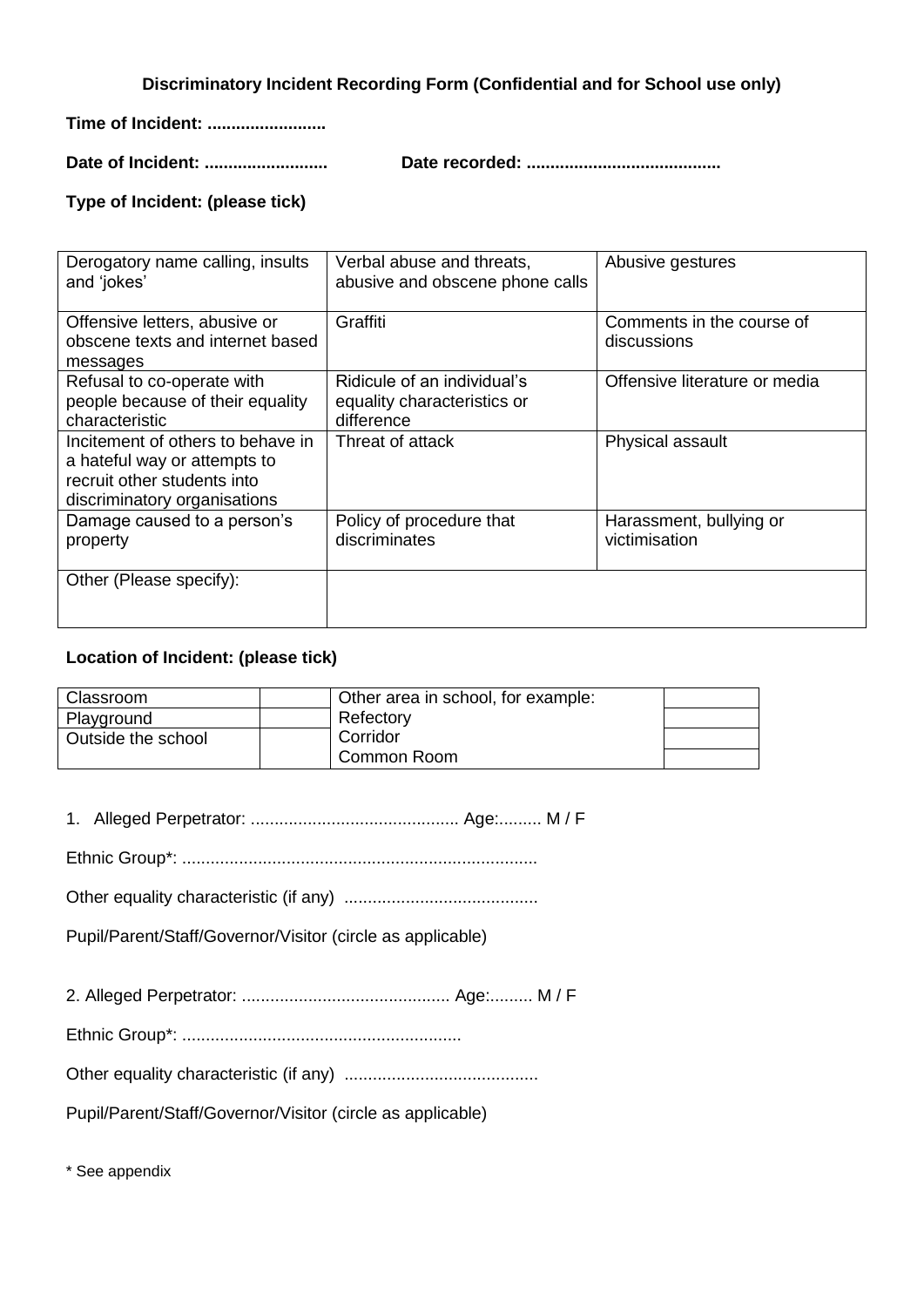| Pupil/Parent/Staff/Governor/Visitor (circle as applicable)                                 |
|--------------------------------------------------------------------------------------------|
|                                                                                            |
|                                                                                            |
|                                                                                            |
| Pupil/Parent/Staff/Governor/Visitor (circle as applicable)                                 |
|                                                                                            |
|                                                                                            |
|                                                                                            |
|                                                                                            |
|                                                                                            |
|                                                                                            |
|                                                                                            |
|                                                                                            |
|                                                                                            |
| Details of Incident – what happened?<br><u> 1989 - Johann Barbara, martxa amerikan per</u> |
|                                                                                            |

# **Action taken (including support for the victim):**

Low level incident:

Form 2 to be completed

\* See appendix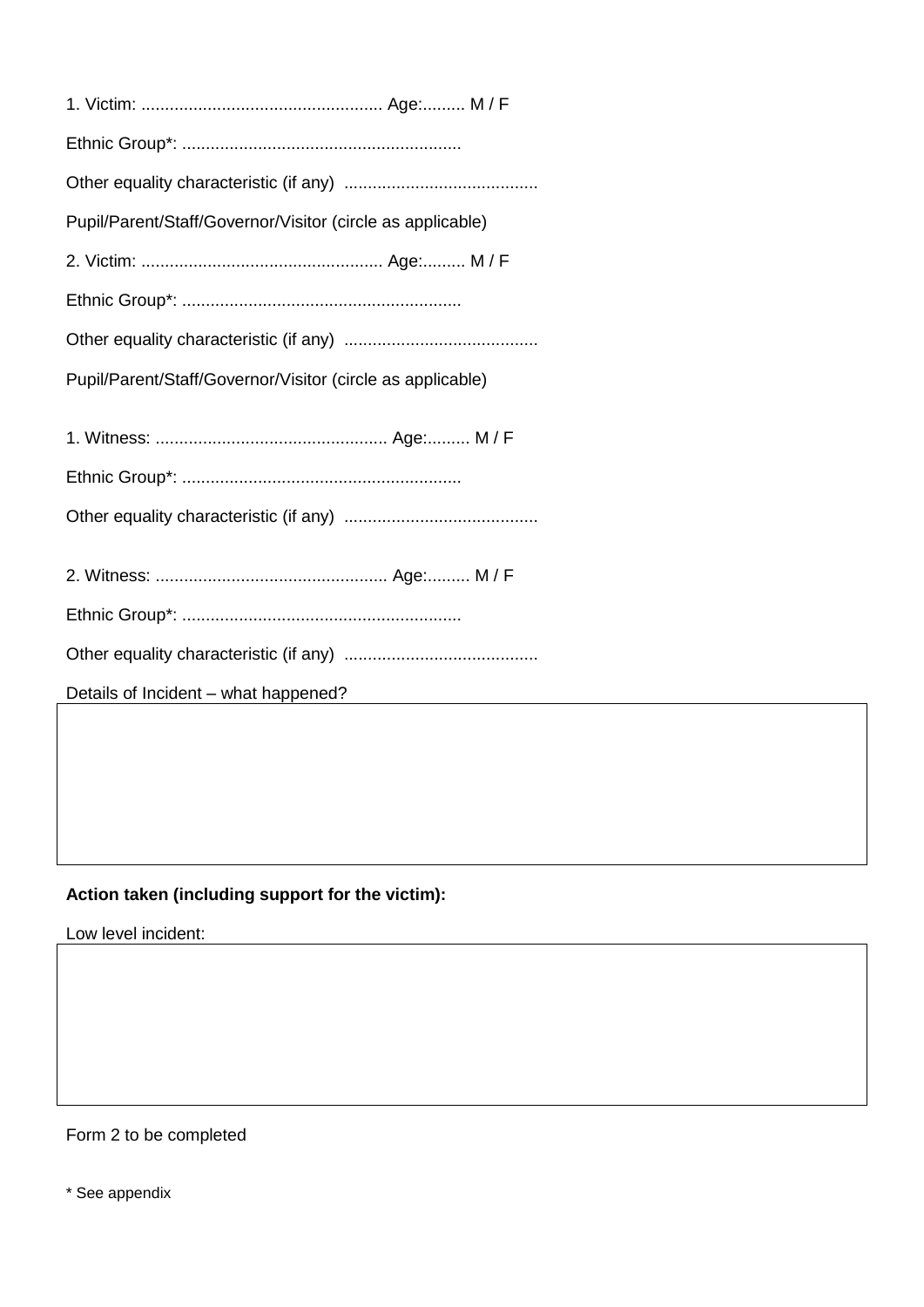Form 2 to be completed

Criminal activity incident: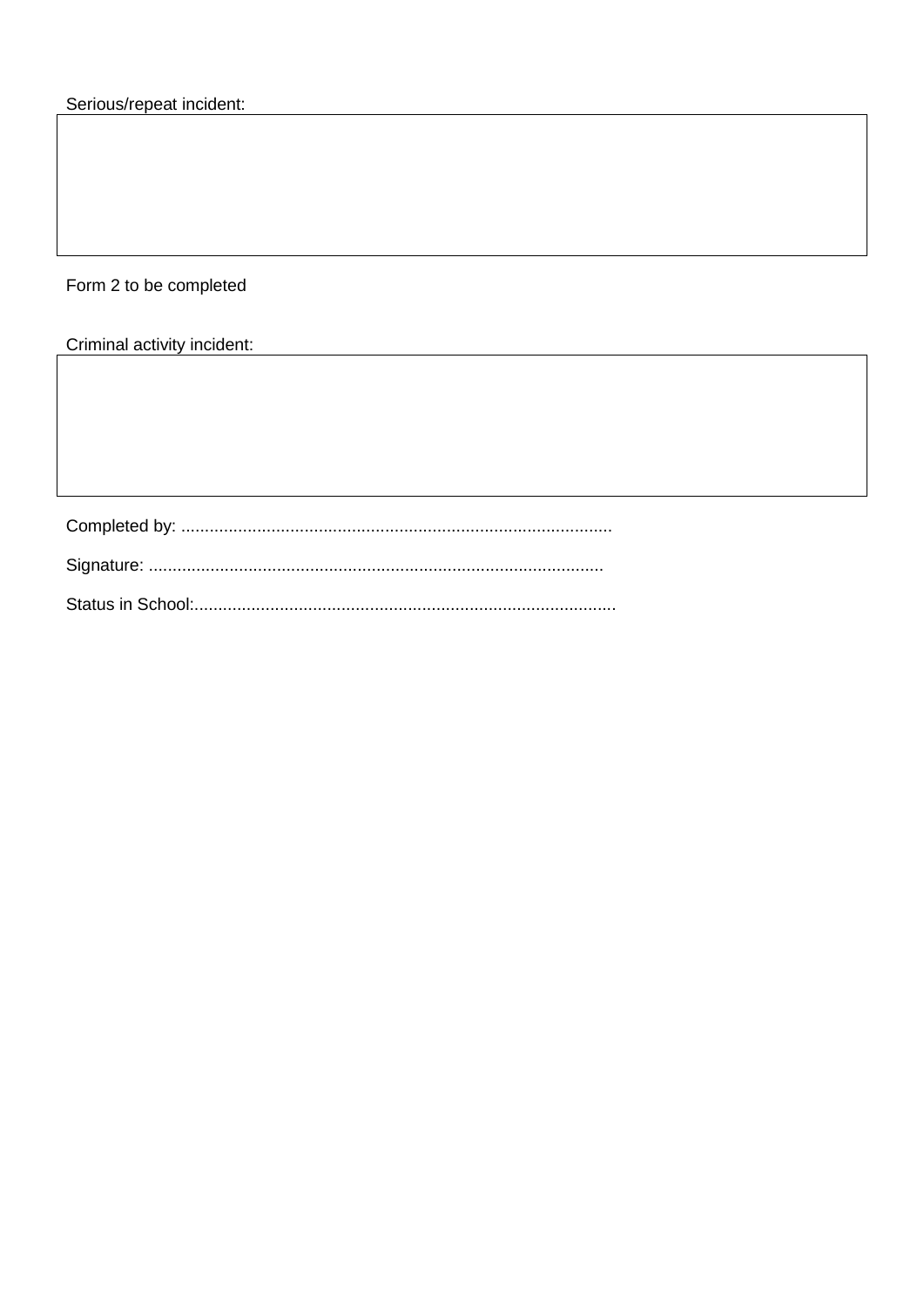#### **FORM 2**

## **Discriminatory Incident Recording Form**

#### **PRIVATE & CONFIDENTIAL**

| 1. Complainant/Victim Details                                     |
|-------------------------------------------------------------------|
| Sex: Male/Female                                                  |
|                                                                   |
|                                                                   |
|                                                                   |
|                                                                   |
|                                                                   |
| Parents of complainant/victim                                     |
|                                                                   |
| 2. Ethnic group* of victim(s)                                     |
|                                                                   |
| * See appendix                                                    |
| 3. Witness reporting:                                             |
| Please complete the following if a witness reported the incident. |
|                                                                   |
|                                                                   |
|                                                                   |
|                                                                   |
|                                                                   |
| 3. Parents/guardians of perpetrator(s) - as applicable            |
|                                                                   |

## **4. Have any agencies been informed? YES / NO**

If yes, please specify which (tick all that applies):

| Victim Support         | Citizens Advice Bureau     |
|------------------------|----------------------------|
| <b>Social Services</b> | <b>Housing Association</b> |
| <b>Health Services</b> | Racial Attacks Forum       |
| Police                 | Other                      |
| LA Officer             |                            |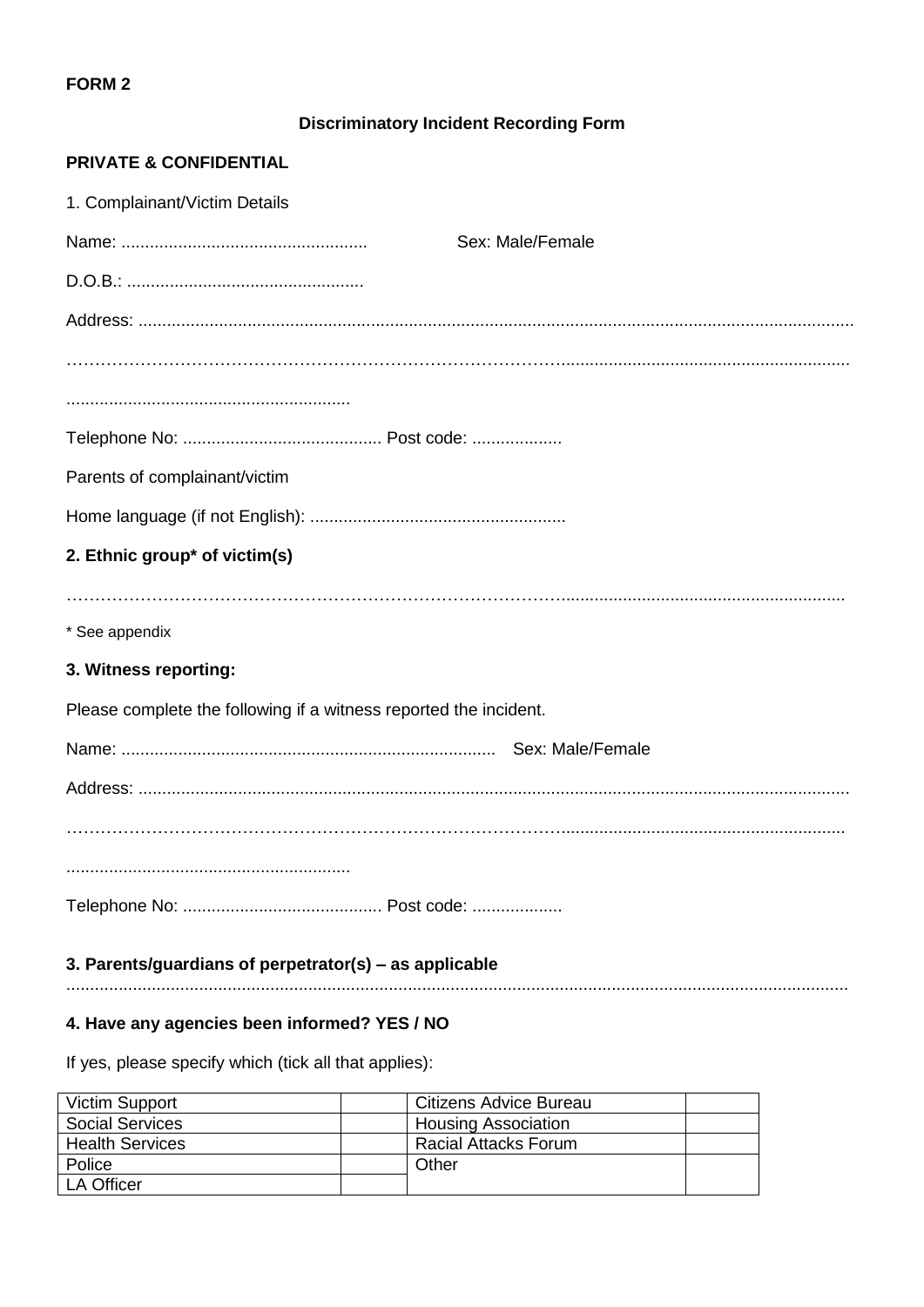| Contact person for the ticked organisation:                                          |
|--------------------------------------------------------------------------------------|
|                                                                                      |
| Have you parental/guardian consent for sharing this information with other agencies? |
| YES / NO / NA                                                                        |
| If no, please give reasons:                                                          |
|                                                                                      |
|                                                                                      |
| Signature of victim/complainant:                                                     |
| Do you require further support from the LA? YES / NO                                 |
| 5. Action to be taken:                                                               |
|                                                                                      |
|                                                                                      |
|                                                                                      |
|                                                                                      |